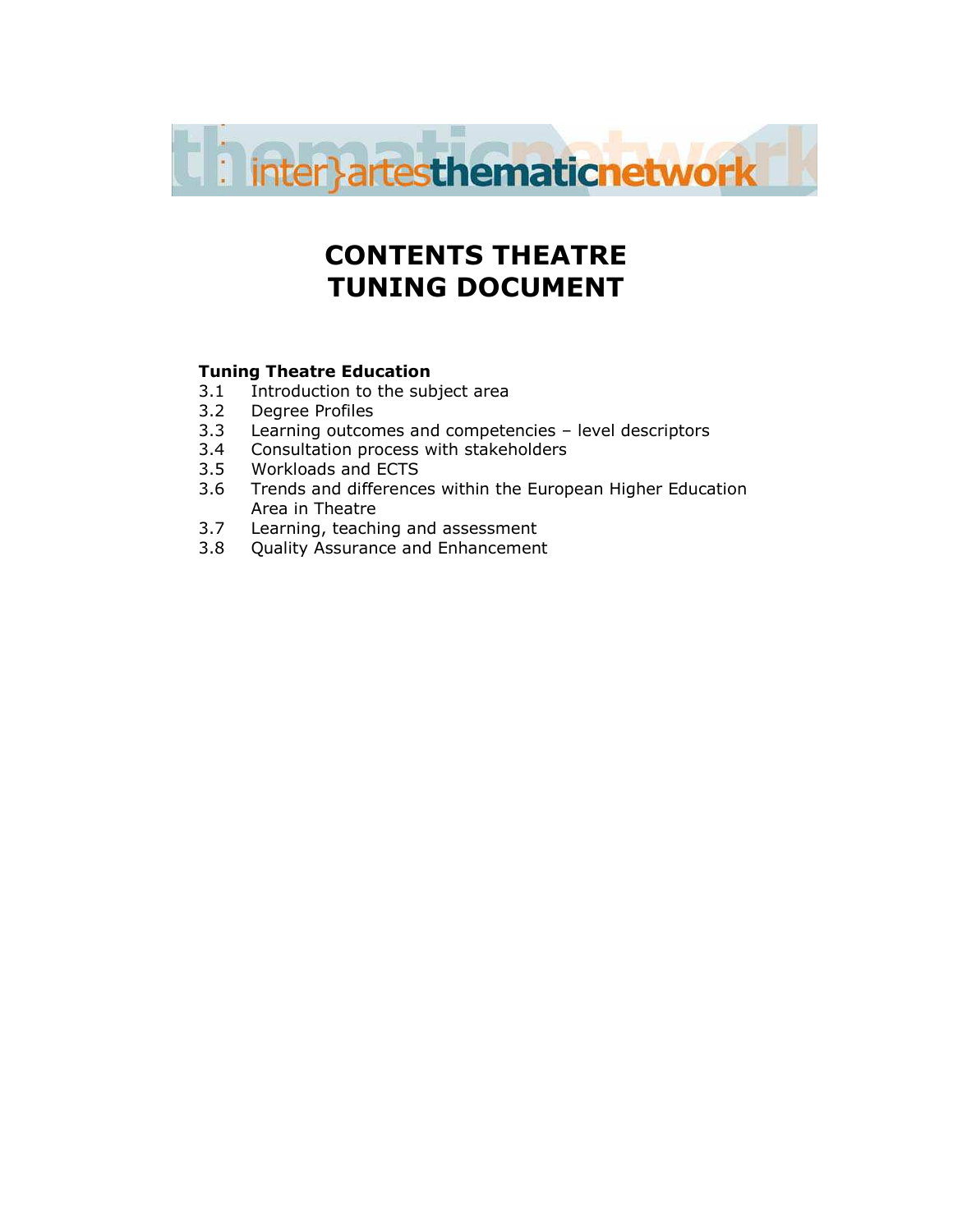# TUNING DOCUMENT THEATRE EDUCATION

This tuning document has been produced by Prospero (the Theatre Section of the ELIA, European League of Institutes of the Arts) within the framework of the *inter } artes* thematic network, strand 2.

The following document is the final draft of the Tuning Template for Theatre Higher Education in Europe. This draft was prepared by Professor Anthony Dean (Dean of Faculty of Arts, University of Winchester, UK), Magnus Kirchhoff (Manager of Development, National Academy of Mime and Acting, Stockholm, Sweden), Professor Francisco Beja (Director, School of Music and Performing Arts, Porto, Portugal) in October 2006. Earlier drafts were disseminated as consultative documents across the membership of the Prospero Network and at the Prospero session at the ELIA biennial conference in Ghent (October 2006). Feedback received through this formative process has been used to shape this final draft.

## 3.1 INTRODUCTION TO THE SUBJECT AREA

To summarise and outline the characteristics of the subject area of Theatre (In many contexts the term 'theatre' is interchangeable with, or can be substituted by, the terms 'drama', 'performance' or 'dance theatre' as well as other variants. In this statement the term 'theatre' will be used to describe the totality of this broad and diverse subject) it is necessary to recognise that it is a multi-faceted and multi-disciplinary art form that embraces a wide range of subsidiary disciplines (e.g., acting, directing, scenography, technical theatre skills) which may be studied individually but that will normally be learned and/or applied within a multi-disciplinary context. Theatre is the only art form which articulates all the other arts, and which demands a knowledge and understanding of all the arts it contains. Theatre is a complex art form that presents students with a complex profile of learning opportunities and challenges. It should also be emphasised that the set of competences and understandings particular to training and education in this discipline area are also usefully applied beyond the arts and applied arts fields. Theatre programmes, therefore, play an active role in providing the necessary creative human capital required to meet a wide array of needs in our changing society.

Diverse approaches to theatre education replicate the diversity of the art form itself. This spectrum of approaches runs from the many vocational traditions – that imply intensive training with a high level of tutorsupervised study and a focus on training in skills and methodology within a tradition of craftsmanship – to the academic tradition, one that implies student-managed study with an emphasis on the development of intellectual skills and/or individual self-expression. Between these two poles lie a plethora of approaches that in different ways combine the two traditions. Diversity is vital both to practice and to training and education in the subject of theatre. The diversity of the theatre sector is balanced by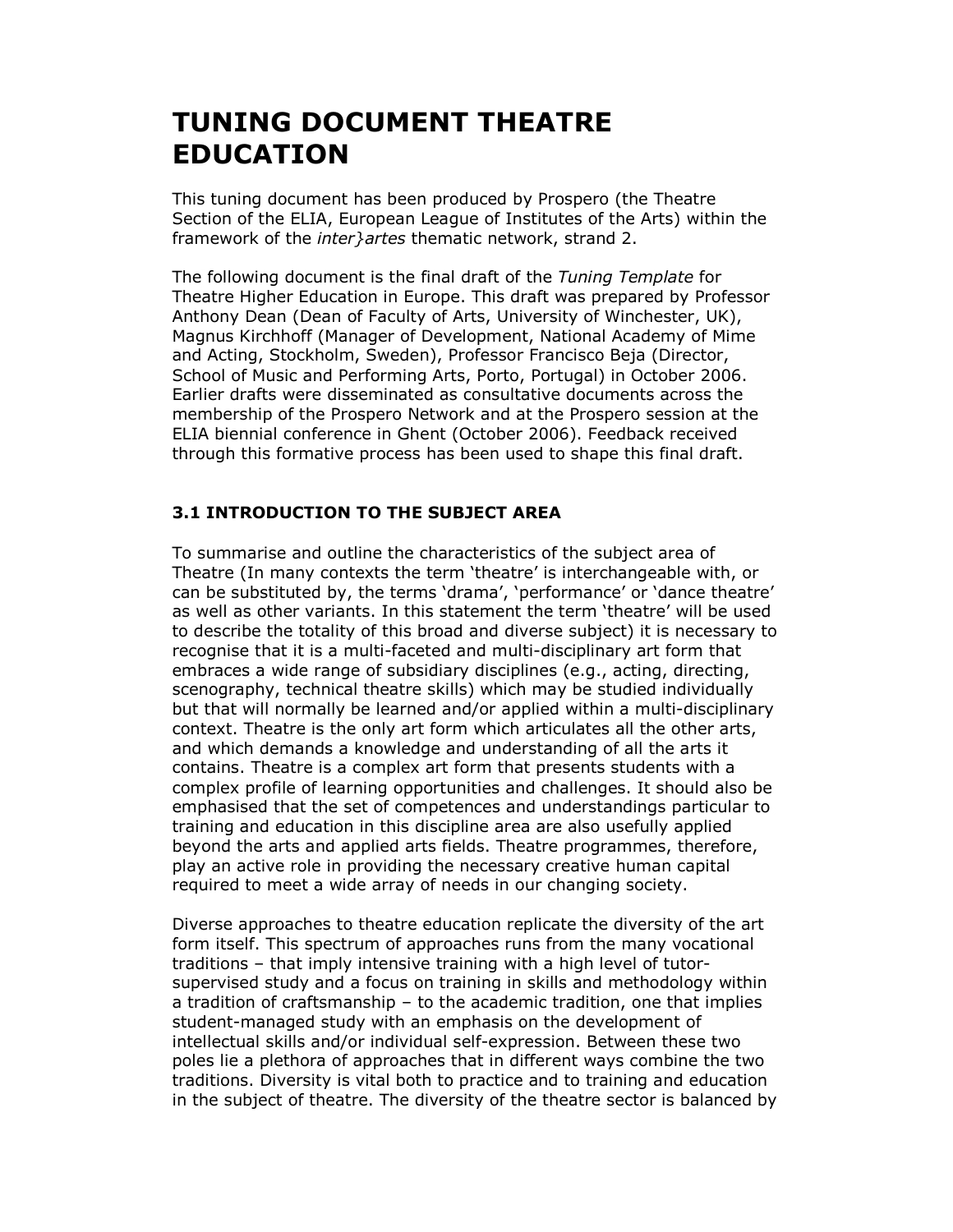its great capacity to create communities – essential in this most social and sociable of art forms. Fundamental to theatre is the ability to unify disparate disciplines, and to manage the multitude of creative and relationship opportunities that arise through the process of production. If there is a single core competency required of all theatre-makers, it is the ability to collaborate and negotiate through this process.

The practice and conceptual bases of the range of Theatre Arts within the subject area are discrete, diverse and inter-related. They do not represent a stable or fixed body of knowledge and skills but are continually reshaped and re-defined by changing social, political and artistic values and practices; it is the dynamic nature of these cultural practices and their frequently contested nature that sustains the vitality of the subject area. Given the diversity and dynamism of the subject domain it is vital that any definition of the subject does not constrain future innovation, nor should the continuation of well-established methodologies and engagement with traditional subject matter be threatened.

Theatre is studied as both a theoretical and practical subject and most programmes of study will seek to provide a blend of these modes according to the stated aims and outcomes of the specific programme. Theatre can be studied as an adjunct to literature (drama) or as a creative and expressive art form (performance), it can be studied as a means of developing a research career or for the purpose of entering the arena of professional theatre practice, or for the attainment of a specific range knowledge, understanding and skills that can be effectively transferred into other fields of activity. For example, there are academies and conservatoires of performance and production where the focus is on nurturing and training the professional practitioner. There are also institutions where practice and theory are taught in varying proportions and with varying purposes and where the pursuit of scholarship and research, including practice as research, has a greater emphasis. This statement considers programmes of study that are taught in a range of institutions of higher education that have quite discrete missions and objectives for learning and teaching.

Theatre, and the study of theatre, has well established roots and practices which are reflective of the diverse and specific theatre traditions that coexist and have cross-pollinated over both time and across geographical borders. For example, in recent years pan-European experiments in mime, physical theatre and dance theatre have helped to develop an agenda of inter-disciplinarity and have helped to promote a tangible understanding of theatre as a 'universal language'. Such advances are now beginning to challenge the privileging of the spoken text in many European theatre traditions that has, at times, inhibited the mobility of students – particularly at undergraduate level. However, the centrality of spoken language and/or culturally specific contexts within the art form continues to present particular challenges as far as student mobility is concerned and, in other ways, also inhibits the dissemination of practicebased knowledge and research.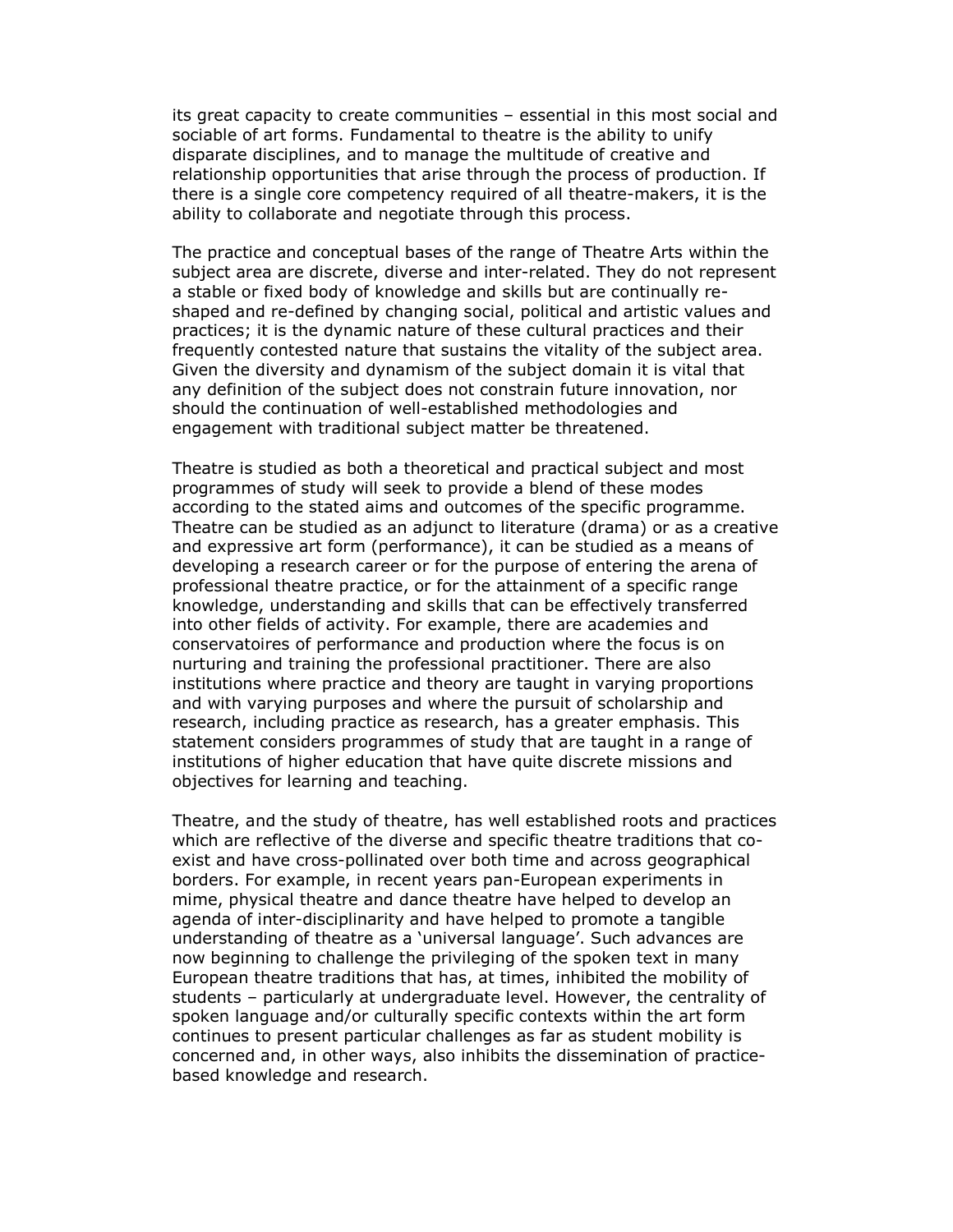Contemporary theatre practices retain a nature which is dynamic and mutable and, therefore, the subject is characterised by both traditional and contemporary conceptions of theatre and by new categories such as performance art, live art and installation work. All countries within the 'Bologna' Higher Education Area have long-established theatre traditions that, over time, have mutually influenced each other and shaped each others practices. Due to the fact that theatre has traditionally drawn together, or drawn from, other art forms (e.g., music, literature, fine arts and dance) it is often difficult to demarcate a clear boundary for the subject. The range and diversity of both provision across higher education and within the diverse range of theatre traditions and practices that exist across the Bologna area is extremely broad and it is the intention of this statement to encompass this range whilst also seeking to provide a clear indication of the kinds of creativity, knowledge, understanding, skills and methods of learning that are appropriate to the field of study.

#### Nature and scope of the project

The subject domain of Theatre comprises a range of related methods, practices, disciplines and fields of study. In many instances the learning and teaching methodologies utilised in the study of theatre share common characteristics with those used within other subject domains. In order to be useful to its purpose, therefore, this statement seeks to identify the range of approaches and methodologies that can be considered to define the particular needs of this subject within higher education settings. Broadly, the field of study includes:

- − practical work experienced in the performance, creation, design and presentation of drama, theatre, performance, and production, and related areas, such as film, television and radio study, both in terms of process and product;
- − theoretical studies (e.g., analytic, historical, critical, contextual) appropriate to the context of the award in drama, theatre, performance, and production, and related multi-disciplinary and inter-disciplinary areas;
- − performance and production in relation to technologies (film, TV, video, digital sound and imaging); and,
- − preparation for vocational destinations, including entrepreneurial skills.

The area embraces the study of the theatre traditions of non-western cultures and the cultural pluralism that informs historical and contemporary performance practice. New conceptual frameworks have arisen to challenge traditional ways of theorising practice such as, postcolonial and gender perspectives.

This field is characterised by the following range of common features:

- − knowledge and understanding of the ways in which 'performance' originates, is constructed, circulated and received;
- − 'embodied knowledge' and 'practice as research';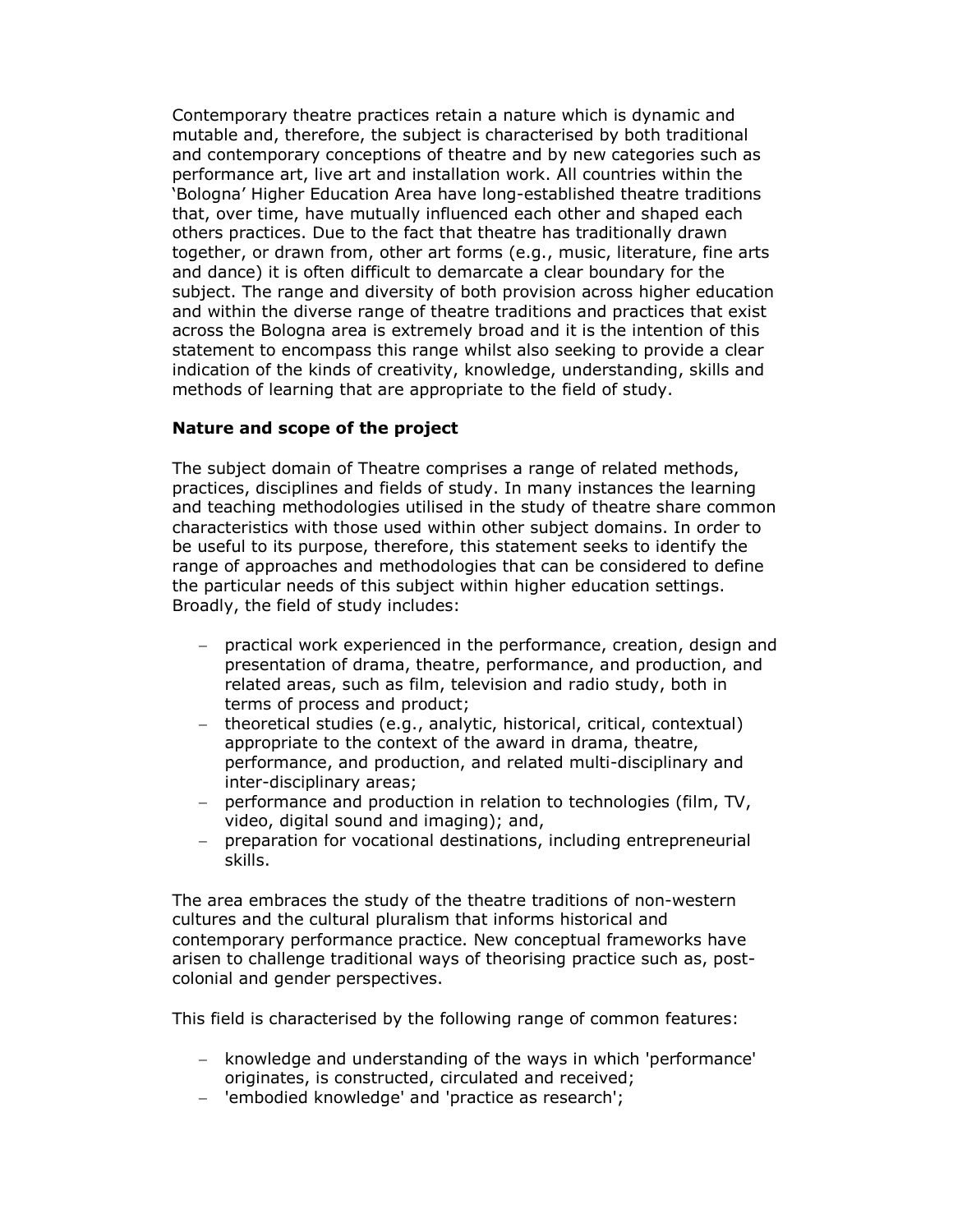- − the acquisition of knowledge, skills and understanding through processes of research, action, reflection and evaluation;
- − practical, workshop-based learning is normally a feature of all theatre programmes. Practical learning involves active participation in the process and/or production and/or performance and/or technical construction and management;
- − reflecting the public and community nature of theatre practice, particular emphasis may be placed on collaborative learning and heuristic principles, on 'learning by doing' in group contexts. Such an approach fosters a range and high level of communication and ensemble skills;
- − study may embrace analysis of theory and of theatre texts, which may be written or notated. Equally, emphasis may be placed upon the study of the design and creation of performance as an event or process;
- − research practical and/or theoretical is seen as a necessary requirement for engagement with all facets of performance and production practice and theory; and,
- − the location of practice within an appropriate framework of informing ideas, history and skills;
- − taking responsibility for presenting ideas and beliefs in the context of social and civic awareness.

Studies in Theatre are further informed by concepts and methods drawn from other disciplines such as anthropology, art and design, cultural studies, ethnography, history, literature, media studies, music, philosophy, politics, social policy and sociology. In turn Theatre offers its own distinct theories and practices to other fields of study such as, education, gender studies, business studies, social and health studies.

# 3.2 DEGREE PROFILES

A range of practice is currently seen in Theatre programmes with regard to the 'Bologna' model of three cycles. While some countries adopted a three-cycle system model many years ago (e.g., UK & Ireland) others are at different stages of development, but in Theatre higher education there are no countries represented within the subject group where the Bologna process is not being discussed with a view to implementation.

# Typical degrees offered in theatre

| <b>First</b><br>Cycle | The focus of study at this level is on the acquisition and testing<br>of established skills, competences and knowledge. Typical<br>elements of this cycle include: practical studio work, |
|-----------------------|-------------------------------------------------------------------------------------------------------------------------------------------------------------------------------------------|
|                       | staff/student directed productions, the study of the theory and<br>history of theatre, critical analysis, self-reflection, research and<br>professional practice.                         |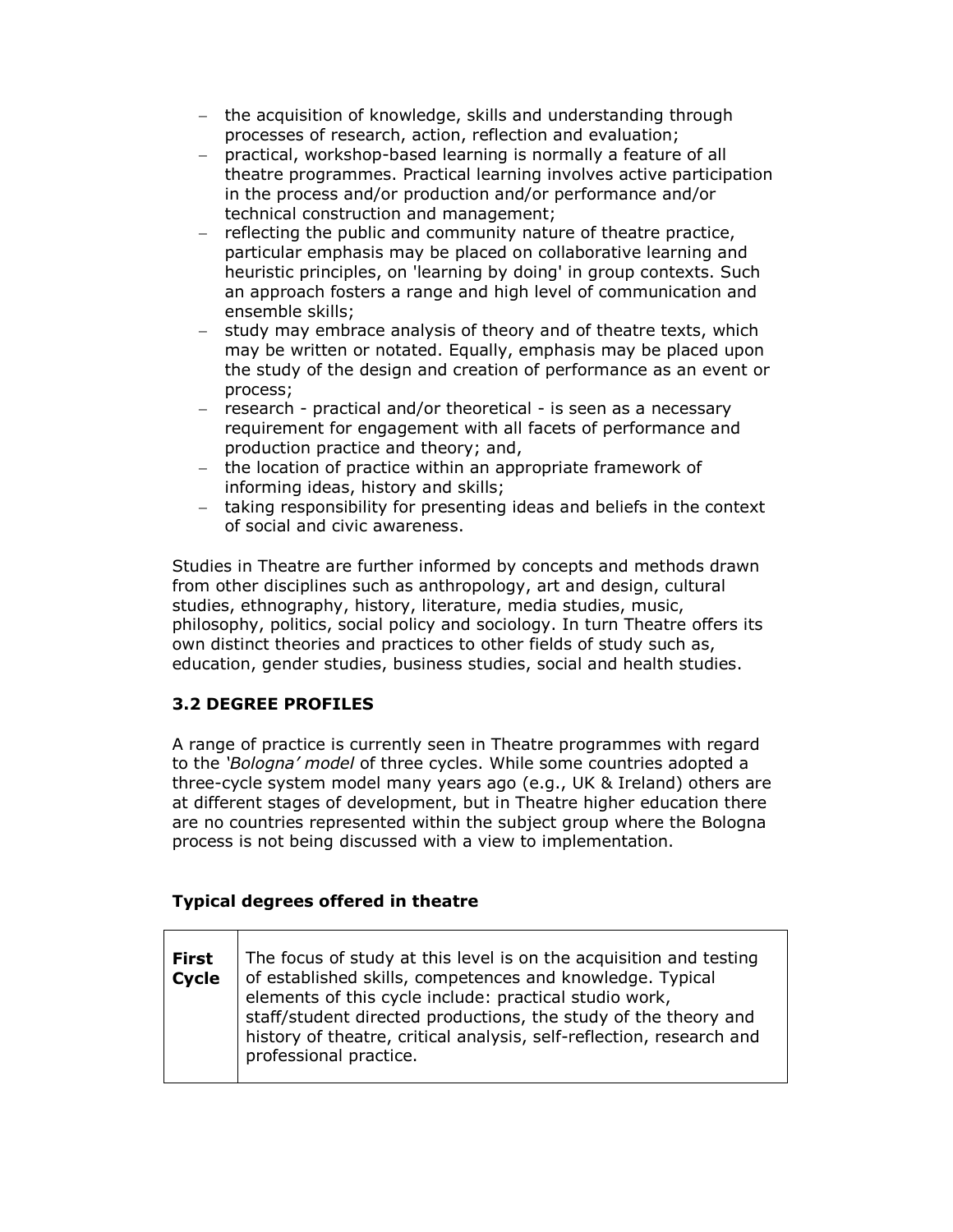| <b>Second</b><br><b>Cycle</b> | Study at this level is informed by advanced self-critical<br>thinking, critical theory and/or practice. Typical elements of<br>this cycle include: practical studio work, self-initiated and/or<br>self-directed performance or production projects, advanced<br>study of the theory and history of theatre or specific aspects<br>professional practice through the development of<br>experimental production projects and public performances. |
|-------------------------------|--------------------------------------------------------------------------------------------------------------------------------------------------------------------------------------------------------------------------------------------------------------------------------------------------------------------------------------------------------------------------------------------------------------------------------------------------|
|                               |                                                                                                                                                                                                                                                                                                                                                                                                                                                  |

| <b>Third</b><br><b>Cycle</b> | The outcome of study at this level is expected to make a<br>significant contribution to the knowledge and/or practice of<br>the subject. Typical elements of this cycle include: a self-<br>initiated and self-directed programme of research and<br>practice with a rigorous critical self-evaluation. PhDs in<br>Theatre vary considerably in the weighting of written to<br>practical work, in some cases the PhD is based significantly<br>on the theatre practice in other cases it may be in the form of<br>a written dissertation. |
|------------------------------|-------------------------------------------------------------------------------------------------------------------------------------------------------------------------------------------------------------------------------------------------------------------------------------------------------------------------------------------------------------------------------------------------------------------------------------------------------------------------------------------------------------------------------------------|
|------------------------------|-------------------------------------------------------------------------------------------------------------------------------------------------------------------------------------------------------------------------------------------------------------------------------------------------------------------------------------------------------------------------------------------------------------------------------------------------------------------------------------------------------------------------------------------|

## Typical occupations of the graduate

Different skills and knowledge are called for in the different destinations of graduates in this area. Common destinations include the professional theatre arts, the broader entertainment industries, the media industries, applied theatre arts, community work, education and scholarship. The particular quality of the graduate in this domain cannot be defined in the singular but will involve a range of both subject specific and general skills. The transferable skills of graduates in this domain are those much sought after in other environments such as business and commerce. These skills include those of communication (written, oral and performance), of research and analysis, presentation, the ability to work independently, interpersonally and in groups, to deadlines and under pressure, with flexibility, imagination, self-motivation and organisation.

First **Cycle** By the completion of this cycle, students are equipped to enter some form of professional practice. Depending on vocational level and/or degree of specialism undertaken within their programme of study, they are prepared to enter the arena of professional theatre employment or a related field of employment for which the specific and transferable knowledge and skills they have acquired will have equipped them (e.g., arts administration, teaching and marketing). Completion of this cycle also leads to further study on postgraduate theatre programmes, teaching qualifications or cognate subjects.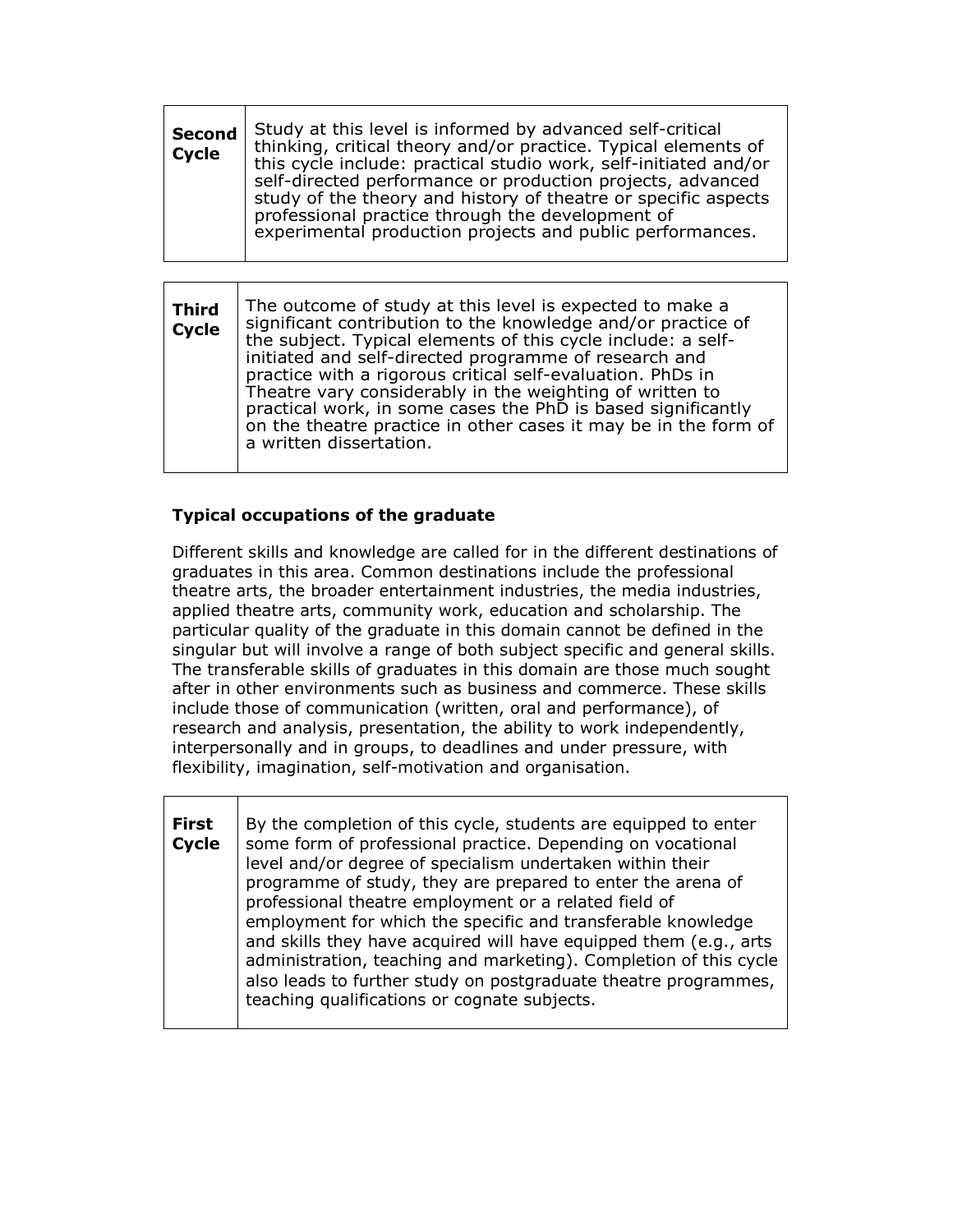| <b>Second</b><br><b>Cycle</b> | By the completion of the second cycle (again depending on<br>the specific focus of the programme) students will normally<br>be fully equipped to enter practical and/or critical practice in<br>the arena of professional theatre. Sometimes students follow<br>a particular role or area of theatre (directing, dramaturgy,<br>design, etc) in order to gain particular expertise required for<br>highly skilled and demanding roles within the professional<br>arena of theatre. |
|-------------------------------|------------------------------------------------------------------------------------------------------------------------------------------------------------------------------------------------------------------------------------------------------------------------------------------------------------------------------------------------------------------------------------------------------------------------------------------------------------------------------------|
|                               |                                                                                                                                                                                                                                                                                                                                                                                                                                                                                    |

| Third<br><b>Cycle</b> | By the end of the third cycle, the student will have applied many<br>of the competences realised at the second cycle towards the<br>realisation of creative/theoretical work that makes a significant<br>contribution to the development of the discipline. At this stage<br>candidates may already be established in a career path and<br>undertake further study in order to enhance and deepen their<br>knowledge and research skills. A PhD in the area of theatre arts<br>primarily equips students for an academic career but may also |
|-----------------------|----------------------------------------------------------------------------------------------------------------------------------------------------------------------------------------------------------------------------------------------------------------------------------------------------------------------------------------------------------------------------------------------------------------------------------------------------------------------------------------------------------------------------------------------|
|                       | help them to develop their profile as a professional artist.                                                                                                                                                                                                                                                                                                                                                                                                                                                                                 |

#### Role of the subject in the other degree programmes

There are traditional intersections between Theatre and other subject domains, and whose continuation acknowledges a general interdisciplinary focus in the arts and humanities. For example, dramatic texts and their context of production may be studied in departments of literature and in departments of drama. The study and practice of film, video, television and radio may be considered to be a fundamental component of some Theatre programmes, whilst also being available in programmes devoted to the study of communications and media. Theatre programmes often encourage this cross-fertilisation of subjects and believe that it contributes to a considerable enrichment of the students' learning experience.

#### 3.3 LEARNING OUTCOMES AND COMPETENCIES - LEVEL **DESCRIPTORS**

# 1<sup>ST</sup> CYCLE LEARNING OUTCOMES AND COMPETENCIES

| <b>Technical/Artistic Skills</b>                                |  |
|-----------------------------------------------------------------|--|
| Skills in the specific area                                     |  |
| By the end of their studies, the students should be able:       |  |
| - to accomplish, both technically and creatively, the different |  |
| challenges that the techniques, knowledge, research and (where  |  |
| appropriate) technical equipment places at their disposal in    |  |
| realising his/her expression within the context of a theatrical |  |
| production;                                                     |  |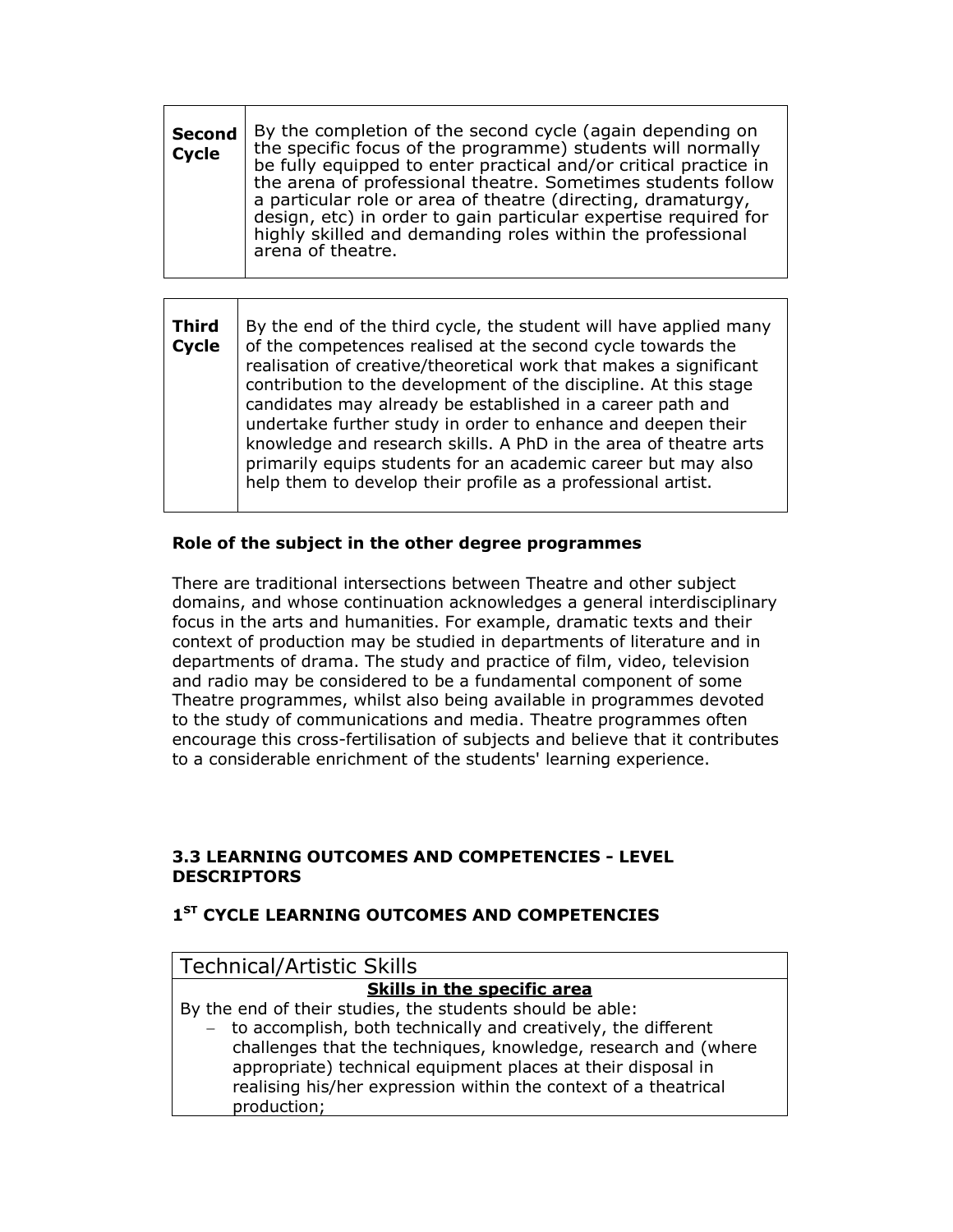| to collaborate in the interpretation of the ideas and/or intentions<br>expressed within a dramatic text or devised performance scenario<br>bringing these to a concrete realisation in a production;<br>to respond creatively to the professional opportunities that the<br>theatre, film and other related expressive forms provide them.<br>to demonstrate their awareness of the value of research, the<br>rehearsal process and experience of performance and/or<br>production as a form of individual and collective development.                                                                       |  |
|--------------------------------------------------------------------------------------------------------------------------------------------------------------------------------------------------------------------------------------------------------------------------------------------------------------------------------------------------------------------------------------------------------------------------------------------------------------------------------------------------------------------------------------------------------------------------------------------------------------|--|
| <b>Skills of Ensemble</b><br>By the end of their studies the students should be able to:<br>contribute effectively to the collective accomplishment of a<br>production and/or performance;<br>operate effectively through a common professional 'vocabulary'<br>while also being aware of the specificity of that vocabulary and the<br>ways in which this enables the trans-disciplinarity of the individual<br>disciplines involved;<br>understand theatre, in a broad sense, as a transcendent reality<br>where the techniques, expression and individual creativity, is<br>revealed within a production. |  |
| <b>Preparatory and rehearsal Skills</b><br>By the end of their studies, the students should be able to:<br>manage their personal tasks, of accomplishing pre-established<br>goals, and also to define and set out collective objectives;<br>demonstrate their awareness of the techniques of rehearsal and<br>production methodologies, adapted to the creation and<br>accomplishment of the performances;<br>evidence that they have participated in the construction and public<br>presentation of different theatrical creations.                                                                         |  |
| <b>Oral Skills</b><br>By the end of their studies, the students should be able to:<br>know how to use the specific vocabulary, as form of privileged<br>communication among the several specialists intervening on a<br>production;<br>speak and write in an intelligible way about the concept and the<br>intentions of the productions in which they have participated.                                                                                                                                                                                                                                    |  |
| <b>Professional Competences</b><br>By the end of their studies, the students should be capable of:<br>mastering the techniques, materials and necessary technical<br>equipment to the accomplishment of a production within his/her<br>specific area;<br>the effective communication of his/her creative and artistic<br>performance/production role to an audience.                                                                                                                                                                                                                                         |  |

Theoretical (Knowledge-based) Outcomes Knowledge and Understanding of the Theatrical Language

By the end of their studies, the students should be: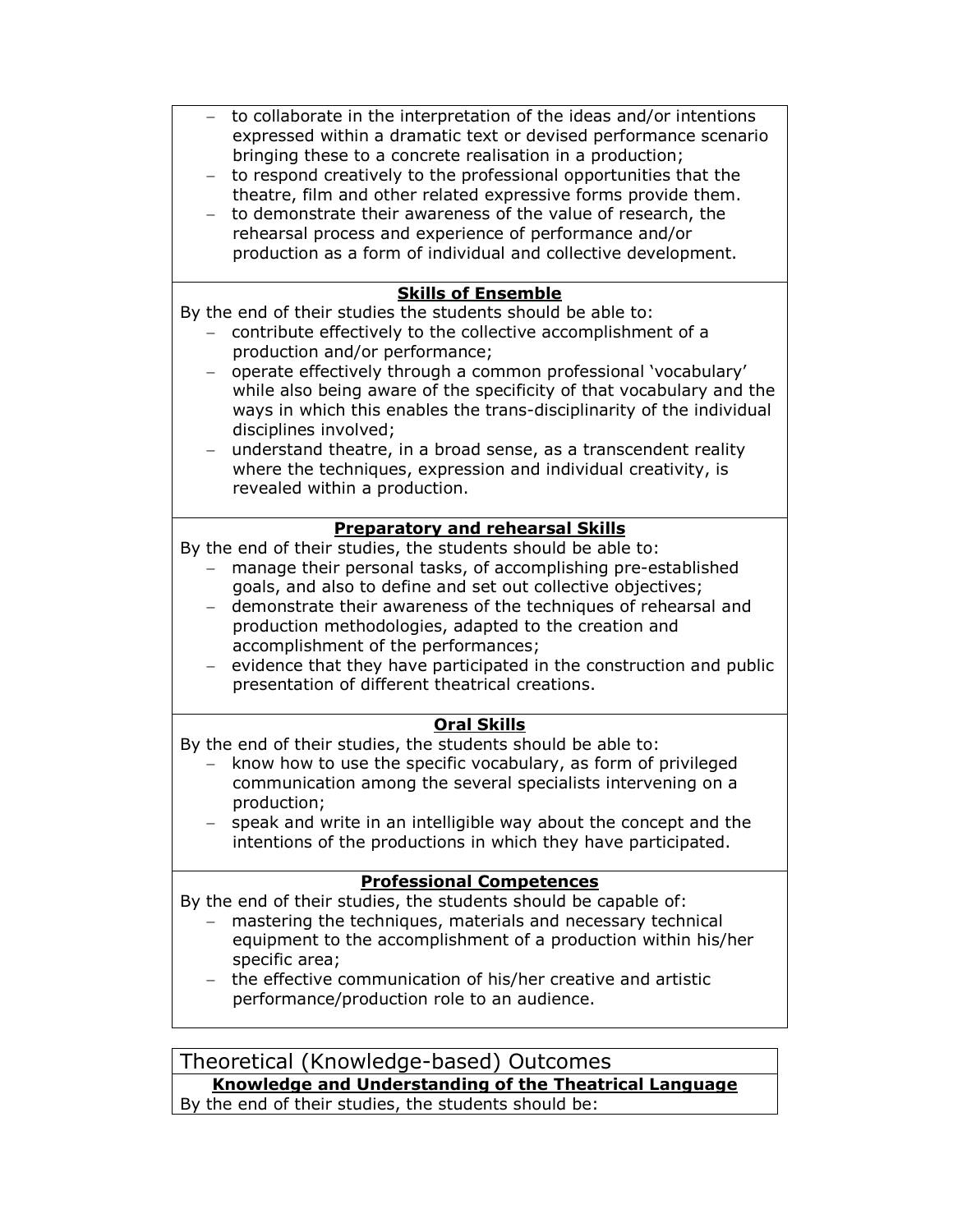- − capable of understanding the fundamental elements of the theatrical language, and be able to contextualise these within the process of transition from the 'page to stage' through the analysis of texts, scripts or other blueprints for performance;
- able to interrelate theory and the practice within his/her specific area of study.

## Contextual Knowledge and Understanding

By the end of their studies, the students should be able to:

- understand the major reference points of theatre history and dramatic literature as it applies to their intended field of practice;
- − place dramatic literature within different historical, ethno-social and artistic contexts;
- − identify and recognise the work and thought of the key personalities of his/her specific area of intended practice, and of the theatre in general. They should be able to contextualise the different theoretical currents and aesthetics they represent;
- − evidence that they possess a wide understanding of the technology appropriate to their discipline and how it can serve the theatre;
- − understand the value of technological progress and its potential to optimise production procedures and processes, and potentially open new approaches and developments within their field of intended practice;
- − demonstrate basic artistic administration skills that enables them to successfully develop a professional activity;
- evidence their awareness of the ethical considerations and implications that are appropriate to their intended field of practice;
- − demonstrate an awareness of the need to continually develop and deepen their theoretical knowledge and understanding in order to support their continued development as reflective practitioners.
- −

# Generic Outcomes

# Independence

By the end of their studies, the students should be able to:

- − collecting, analysing and synthesising the information in the pursuit of an investigative attitude;
- − engage in critical self-reflection, develop ideas and construct reasoned arguments;
- be autonomous, self-motivated and be able to self-manage while also supporting the interest of the performance/production as a whole.

# Psychological Understanding

By the end of the studies, students should be able to make effective use of:

− their capacity to think and solve problems that are presented by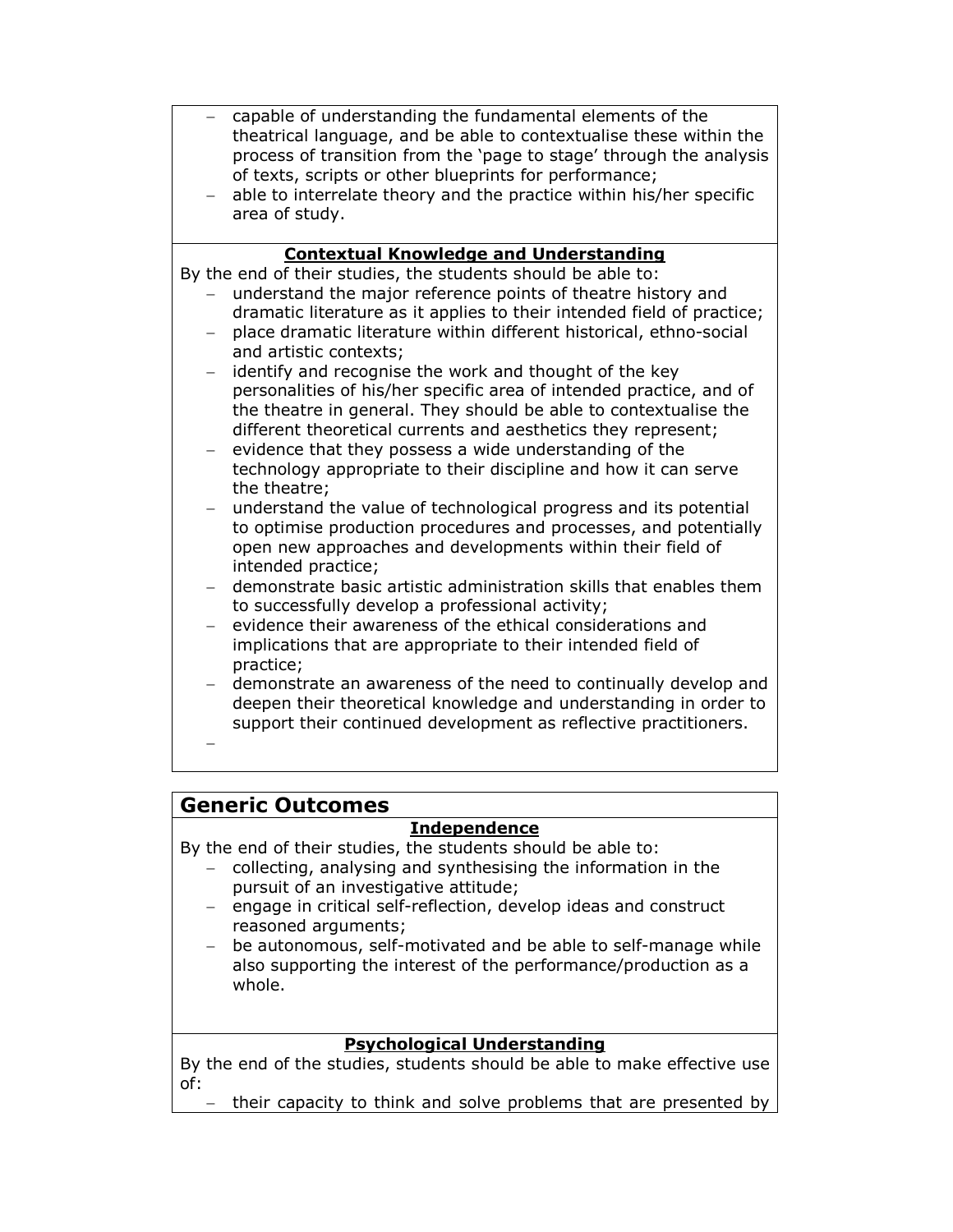production and/or performance challenges and opportunities;

− their emotional awareness, sensibility, imaginative and expressive capacities.

## Critical Awareness

By the end of the studies of  $1<sup>st</sup>$  cycle, the students should:

- − be critically self-aware;
- − be able to apply their critical capabilities to the work of others;
- − have developed a broad social and civic awareness.

#### Communication Skills

By the end of the studies, the students should possess effective communication and social skills, including the ability to:

- − work harmoniously and effectively with others on projects and/or activities;
- − demonstrate skills in teamwork, the discussion of ideas, the organization of tasks and in their respect for established deadlines;
- − present work in a clear and accessible way;
- − demonstrate the appropriate skills in the use of information and communication technology.

# 2<sup>nd</sup> CYCLE LEARNING OUTCOMES AND COMPETENCIES

Technical/Artistic Skills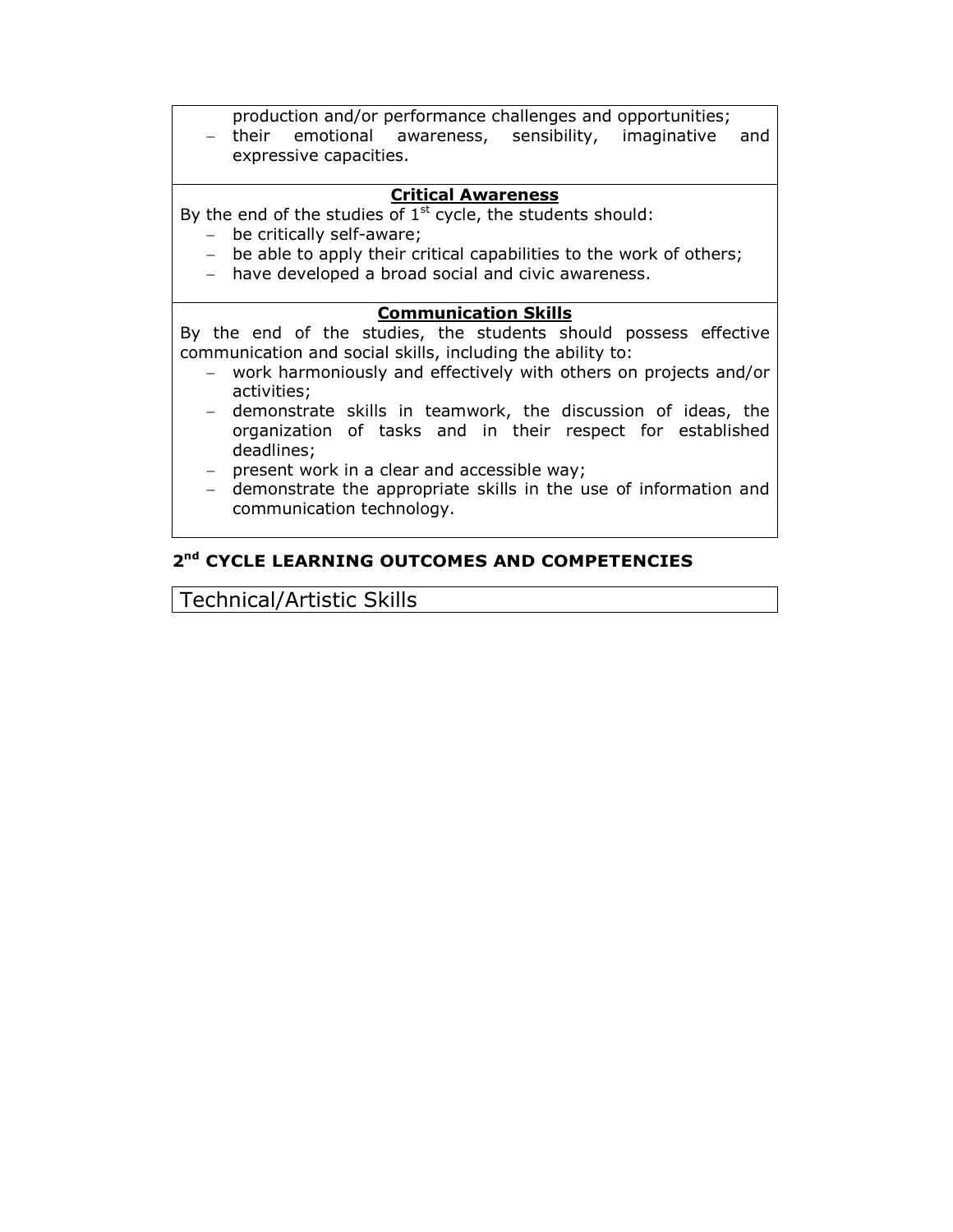#### Skills in Technical/Artistic Expression

By the end of their studies, the students must have acquired the capacity to:

- − intervene in the multiple contexts of a theatrical production as: actors, designers (set, costume, lighting and/or sound), technicians, producers, etc, revealing themselves as creative professionals, demonstrating a technical maturity and artistic awareness adapted to the expression and realisation of their own expressive concepts;
- − demonstrate an attentive, critical and creative commitment during the production process – as a means of assisting in the development of a solid and consistent performance;
- − recognise research as a form of accumulated knowledge and reflection, using the references found as the propellers of new ideas and aesthetics.

## Skills in Technical/Artistic Autonomy

By the end of their studies the students must have:

- acquired the capacity to lead others, developing leadership abilities in an expressive and creative way, necessary to the accomplishment of all new projects;
- − the ability to organise and administer their own projects, managing both human and material resources appropriately while also meeting the required deadlines for the successful execution of a project in its different stages.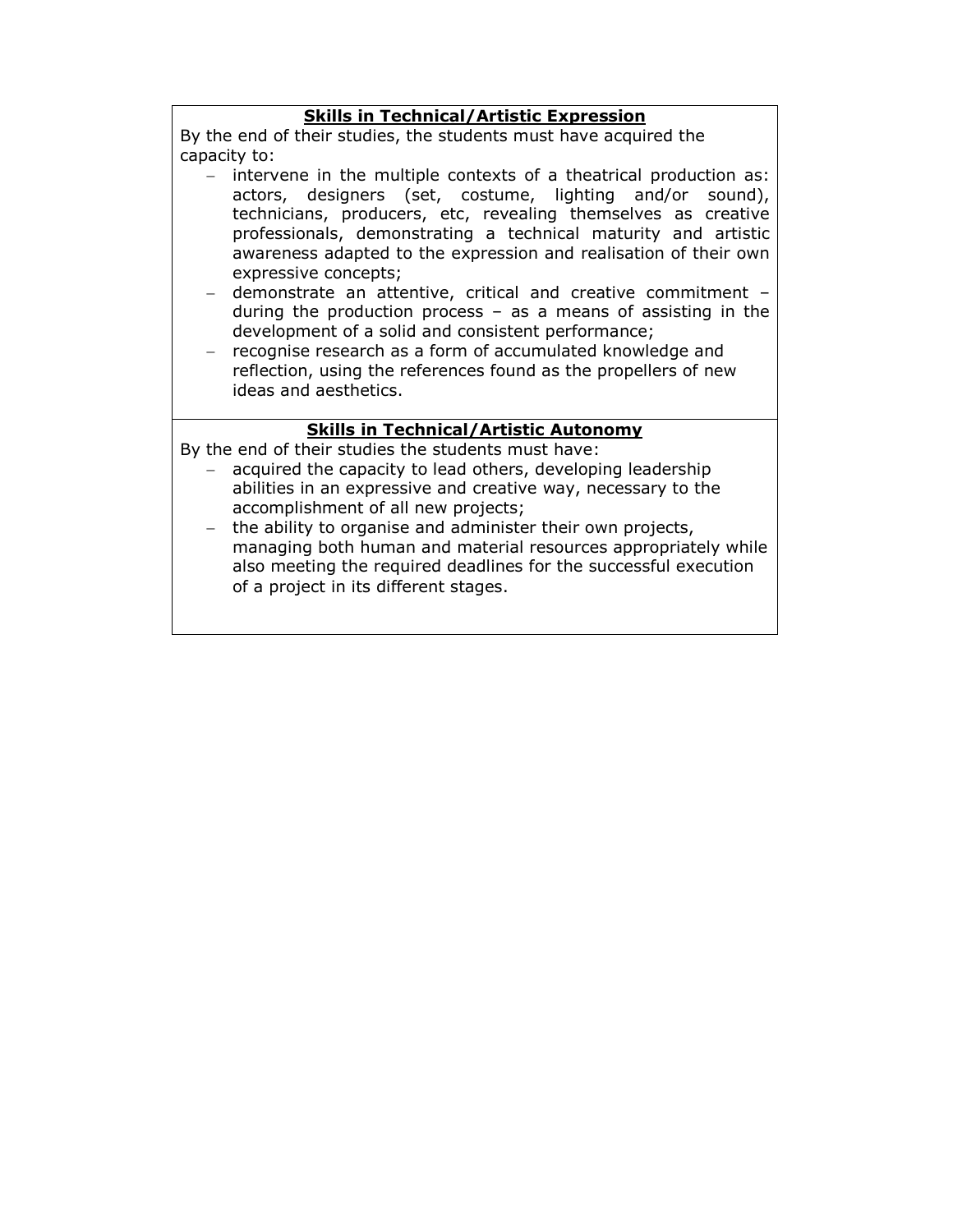## Oral Skills

By the end of their studies the students should:

- be able to debate and reflect upon their own artistic projects in an articulate way;
- − have the personal resources for presenting creative solutions, in their specific area, as an integral element of the whole production.

## Pedagogic Skills

By the end of their studies, students whose preferred option is the application of their theatre education to broader contexts (such as, education, community and social contexts) should have additionally acquired:

- − the capacity to intervene in educational and artistic contexts as theatre/drama animators and they should reveal particular artistic and pedagogic maturity in this domain;
- − secure and developed methodological competences and a mastery of a didactic knowledge in order to elaborate and apply programs structured for artistic-educational contexts.

# Theoretical (Knowledge-based) Outcomes

#### Analytical Competences

By the end of their studies the students should have:

− consolidated the methodological and auto-reflexive competences developed in the 1st cycle, and they should be able to autonomously apply analytical tools to produce critical analysis.

#### Contextual Knowledge and Understanding

By the end of the 2nd cycle, the students must have:

- − deepened their knowledge and understanding of several genres and styles of Theatre, appreciating them in their historical and socio-cultural contexts as well as recognising the essential bibliographical references;
- − the capacity to interrelate the theory and the practice in their specific area of study;
- a demonstrable understanding of, and intelligent involvement with, cognate inter-disciplinary elements, as well as to be able to apply knowledge, practices, concepts and abilities of other disciplines or artistic/scientific areas in an effective way.

# Generic Outcomes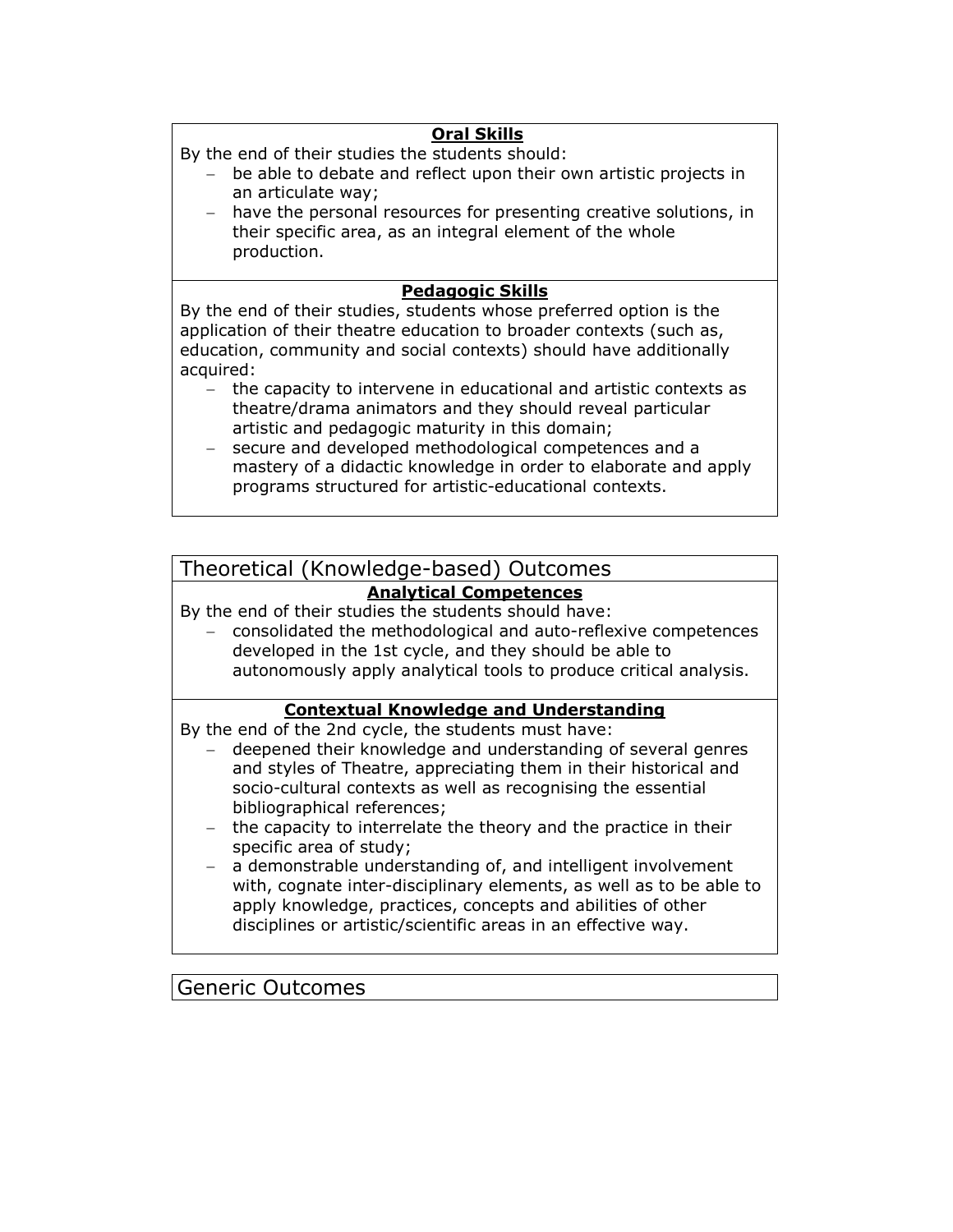#### **Independence**

By the end of their studies the students must be able to demonstrate:

- − an advanced capacity to work with a professional level of autonomy;
- − critical reflection and originality in their creations through the collection, analysis and synthesis of information, and the generative development of ideas and concepts.

## Self-Knowledge

By the end of the 2nd cycle, the students must have:

advance their capacity to make effective use of their imagination, knowledge and emotional understanding to work creatively towards the resolution of problems.

#### Critical Awareness

By the end of the 2nd cycle, the students should be able to:

- − demonstrate a critical and self-critical awareness fully structured;
- − recognise their individuality as an original contributor within the work of the group.

## Communication Skills

By the end of their studies the student must have deepened their social and communication skills so as to be able to:

- − co-ordinate projects or collective activities;
- − direct teams and assume the direction of collective processes where necessary, assuring the organization and transmission of the information;
- − present projects in an articulate and original way;
- − collaborate effectively with other individuals in a variety of cultural contexts;
- − demonstrate an ability to utilise Information and Communication Technology and the appropriate communication skills needed for the success their projects and activities.

# 3<sup>rd</sup> CYCLE LEARNING OUTCOMES AND COMPETENCIES

practice;

| Key Subject Specific Competencies                                      |  |
|------------------------------------------------------------------------|--|
|                                                                        |  |
| By the end of their studies the student should be able to demonstrate: |  |
| - original, independent and critical thinking, and the ability to      |  |
| develop theoretical and/or practical concepts in the field of          |  |
| theatre study or practice;                                             |  |
| - a knowledge of recent advances in their own field of study and in    |  |
| related areas;                                                         |  |
| - the ability to self-direct a significant research project, based     |  |
| upon a clearly focused and well-founded research proposal;             |  |
| - a mastery and understanding of relevant research                     |  |
| methodologies, techniques and generative strategies and their          |  |
| appropriate application within the field of theatre research and/or    |  |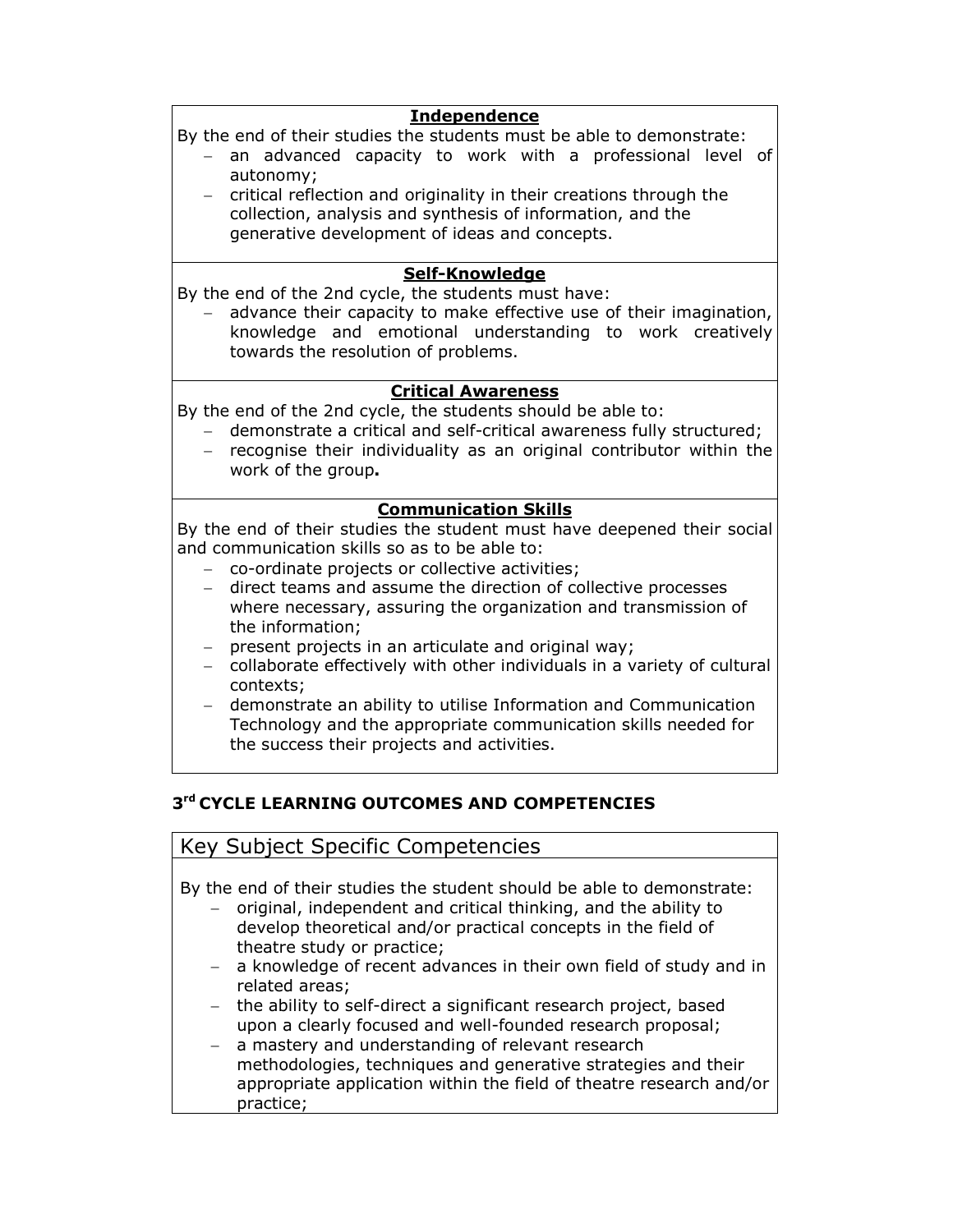- a broad understanding of the wider theatre context in which their research takes place and the ability to position the outcome of their research in relation to peer review and published, performed and other public outcomes;
- an ability to make a contribution which is at the forefront of developments in contemporary theatre practice or the contemporary study of theatre and/or its development, as well as within the wider cultural context.

# Key Generic Competences

By the end of their studies the student should be able to demonstrate an ability to:

- − recognise and validate problems;
- − critically analyse and evaluate their own findings/outcomes and those of others;
- − apply effective project management through the setting of research goals, intermediate milestones and the prioritisation of activities;
- − design and employ systems for the acquisition and collation of information and insight through the effective use of appropriate resources and equipment;
- − identify and access appropriate bibliographical resources, archives, and other sources of relevant information;
- − be creative, innovative and original in their approach to research, demonstrating flexibility and open-mindedness while recognising boundaries and drawing upon/utilising sources of support appropriately;
- − constructively defend research outcomes, construct coherent arguments and articulate ideas clearly to a range of audiences, formally and informally through a variety of techniques;
- − develop and maintain co-operative networks and working relationships with supervisors, collaborators, colleagues and peers, within the institution and in the wider communities of research and practice.

# 3.4 CONSULTATION PROCESS WITH STAKEHOLDERS

The process of developing a 'tuning document' for theatre was undertaken by a steering group formed from members of 'Prospero' (the Theatre section of ELIA). In addition to consultation with the wider membership of Prospero, ELIA and others, the steering group consulted the following documents and papers:

- − Towards a European Space for Higher Arts Education AEC/ELIA;
- − Four Years Milestone Document 2004 Towards a common framework for learning outcomes and levels of award in higher theatre education and teaching;
- − On The Move Theatre Bolognese?;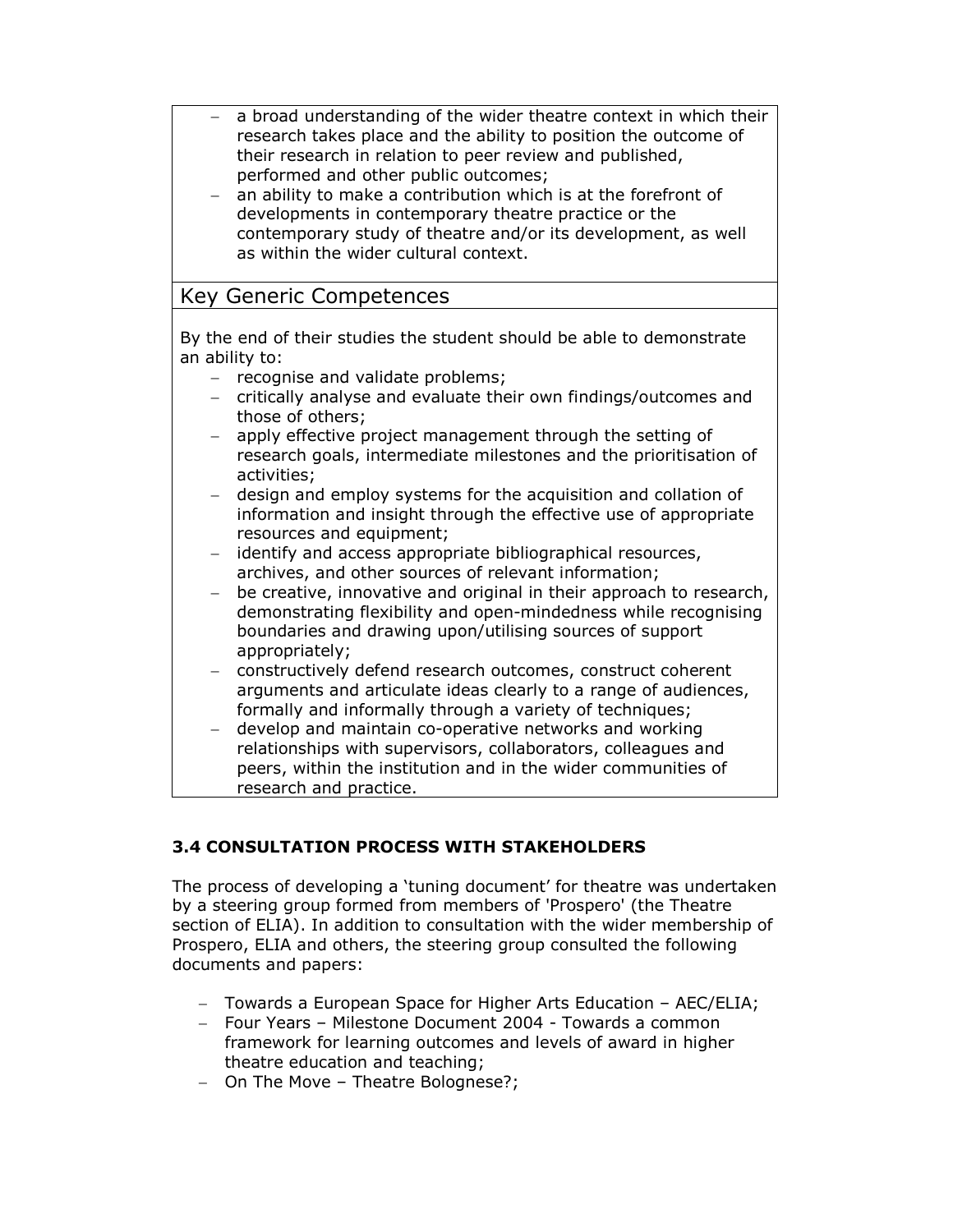- − Implementação do Processo de Bolonha Artes do Espectáculo MCTES, Portugal;
- − Sector das Actividades Artísticas, Culturais e do Espectáculo Instituto para a Qualidade na Formação – MSST, Portugal;
- − Subject Benchmark Statements Dance, Drama and Performance UK;
- − Subject Overview Report Quality Assessment of Drama, Dance and Cinematics 1996/1998 – QAA, UK;
- − Standards for Art and Design HETAC, Ireland;
- − The Dublin Descriptors;
- − The pilot *inter}artes* questionnaire (the findings of this were also used to compile a draft set of Learning Outcomes).

After an initial draft of this document was obtained, a consultation process with colleagues started at subject specific meetings and international conferences.

#### 3.5 WORKLOAD AND ECTS

In the milestone document Four Years, ELIA On the Way to a European Higher Education Area in the Arts (2004) Northern and Western Europe are identified as the most advanced in implementing ECTS or equivalent and compatible credit systems, with the exception of some countries where there remain concerns about the 3 cycle system and the relevance of a credit tariff.

In other countries progress was being made to convert to ECTS.

| First<br>Cycle             | 3 to 4 years 180 TO 240 ECTS  |
|----------------------------|-------------------------------|
| <b>Secon</b><br>d<br>Cycle | $1$ to 2 years 60 TO 120 ECTS |
| <b>Third<br/>Cycle</b>     | 2 to 5 years?                 |

#### 3.6 TRENDS AND DIFFERENCES WITHIN THE EUROPEAN HIGHER EDUCATION AREA IN THE FIELD OF THEATRE

As already outlined in the introduction, diversity is both a characteristic and core value of Theatre education and training. Programmes may have distinctive characteristics that are related to local traditions and the nature of contemporary Theatre practice in their locality. Institutions also vary a great deal in scale, the number of years that they have existed and in the way they are funded and/or managed within their national political context.

#### A number of trends have been identified.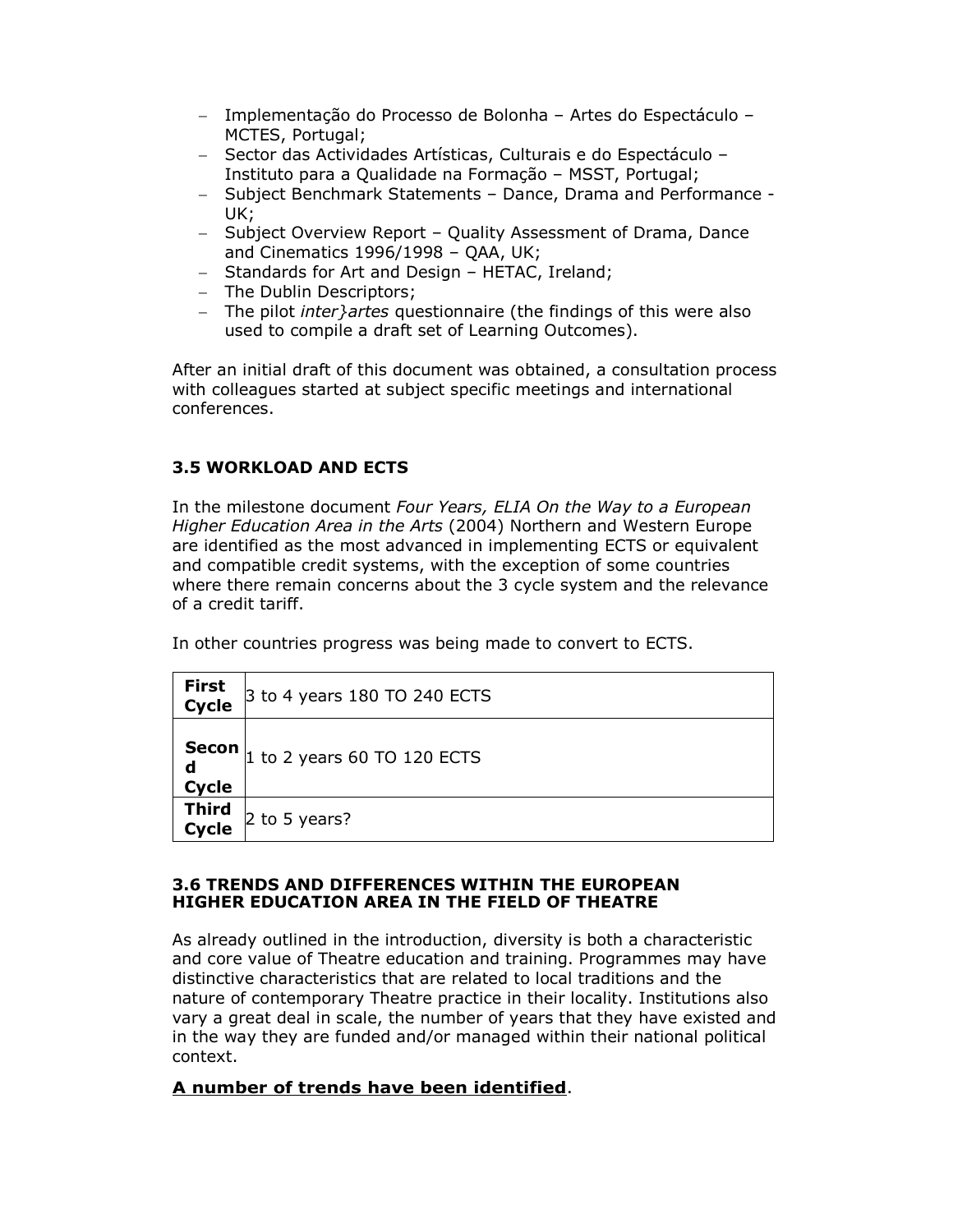- Theatre plays a major role as part of the cultural industries in most European countries. The different areas where acting skills are demanded are constantly increasing with the growing media industry; film, TV, commercials, events etc. This has set new challenges for Theatre educators, creating a healthy demand for new development and a questioning of traditional practice leading to a process of constant change. It has also caused many programmes to more explicitly recognise the value of entrepreneurship and the diverse and increasingly specialised roles represented within professional practice.
- The role of place of theoretical studies differs greatly between Theatre programmes across various countries. Whereas a combination of the study of theory and practice is, for example, established in the UK and Portugal it is not the norm in the Scandinavian countries where critical theory is more commonly taught within the Theatre Studies departments of universities. As the notion of research in (and through) the arts becomes more prevalent, partly as a result of the Bologna process, theoretical studies are a growing and increasingly relevant part of the theatre curricula in many countries.
- − Practice-based research degrees in the area of theatre are a relatively recent development. There are a range of approaches to the practice-based theatre PhD and the proportion of written work to practice differs across Europe. There are still no arts-based PhD degrees available in most countries.
- − Developments in learning, teaching and assessment have included the increasing use of Learning Outcomes and assessment methodologies used as positive learning tools that sometimes involve students in peer review. There is a general move towards a more accountable and transparent approach to teaching that is student-centred and learning-oriented. With the use of Learning Outcomes students are clearer about what is expected of them at different stages in their studies and the assessment process can become more explicit and transparent. Coming out of a strong oral tradition, theatre educators are facing a double challenge in the formulation of written Learning Outcomes.
- − The central value of the oral language in the art of acting creates particular challenges and difficulties for students and teachers with regard to mobility across national borders. In particular in minor language areas. In Scandinavia, for example, the number of exchange acting students, incoming as well as outgoing, though increasing, is currently minimal.
- Since short-term contracts are a common practice in professional theatre in most European countries, higher education institutions play a central role in the process of life-long learning for professionals in the field. This will become even more common as a result of the implementation of the three cycle process, as many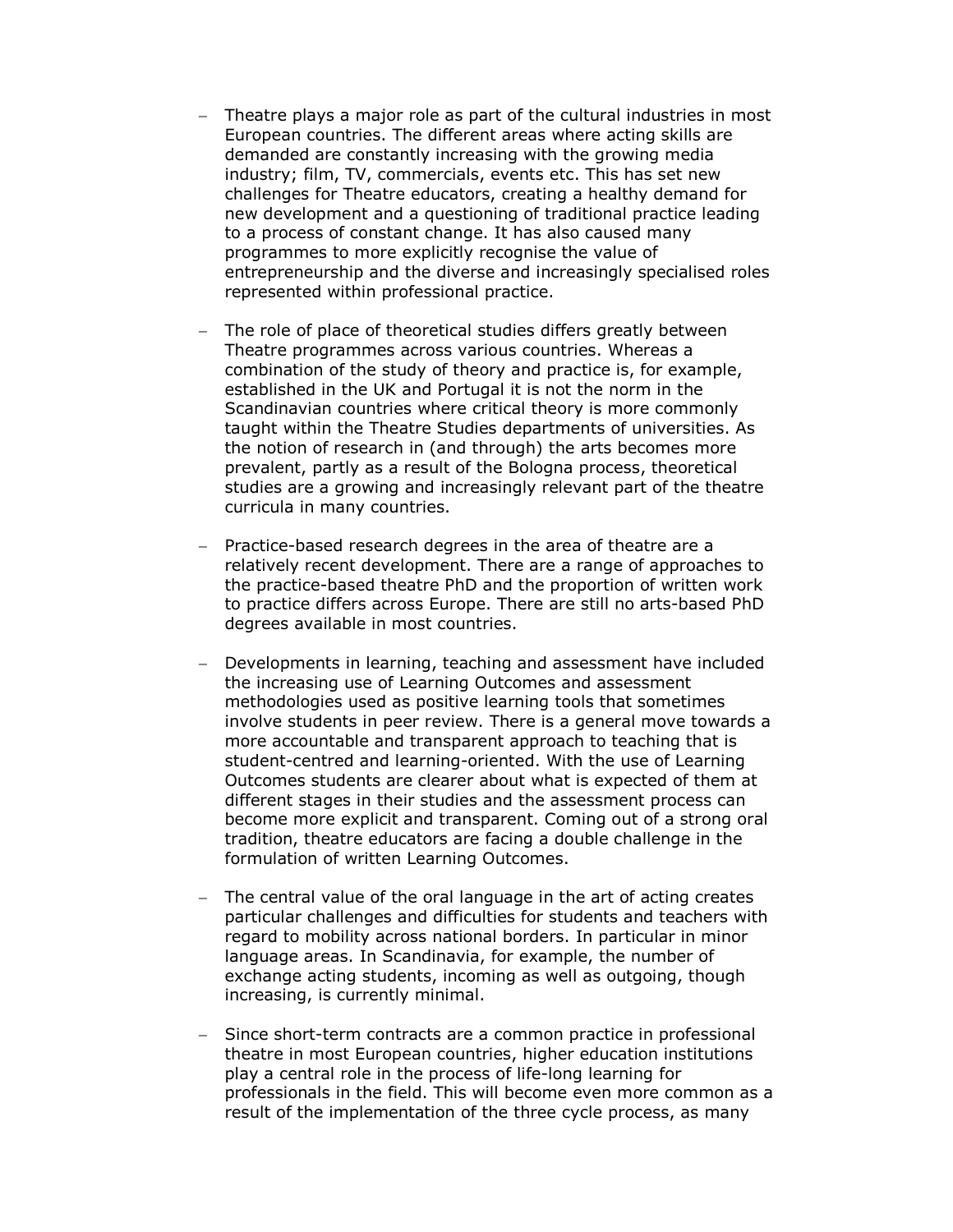students will go in to the field of work on completion of the first cycle and may return after a few years to undertake the second and third cycles.

- − Admissions procedures vary across the sector but most are based on some kind of audition/interview system. These are normally very time and resource intensive for the institutions. To ensure a reasonable degree of objectivity in the selection process, the selection of students is normally undertaken by teams of staff, sometimes including representation from the relevant field of professional practice.
- Some programmes of study in the discipline are significantly shaped by post-structuralist critical and cultural thinking and encourage the breaking down of distinctions between established performance and production traditions, promoting broader definitions of what constitutes theatre that, in themselves, demand different skill sets.
- − (further evidence to be added to this section) Public interest in, and demand for, the creative performing arts – such as theatre, film and media - in general has increased and it is recognised that creative industries make a significant contribution to national and international economies (UK dept for culture, media and sport reports 1998, 2001, Arts Council of Ireland report ??). Theatre education has increased in popularity accordingly leading to a wide range of career opportunities (Dutch research project on careers 2004 and the Portuguese Report 'O Sector das Actividades Artísticas, Culturais e do Espectáculo' 2006).

#### A number of differences have been identified:

- − Some institutions consider that traditional subject disciplines provide students with useful base from which they can create a platform for the development of their own artistic expression. Others have established more contemporary, experimental Theatre courses where students can engage in trans-disciplinary and interdisciplinary forms of practice. Some institutions are finding ways to support both of these approaches.
- − Models of teaching are diverse in Europe. There is a strong tradition of the master/apprentice system in many countries. In other countries students take a more central role in their studies.
- − There is a diversity of programme lengths. Many countries are moving from a system in which the 3 cycle structure did not exist.
- − Theatre education in Europe is provided by a range of institutions including: universities, specialist academies and colleges of higher or further education. While the standard of the programmes and students' achievements are comparable there may be differences between the resources available and the level to which academic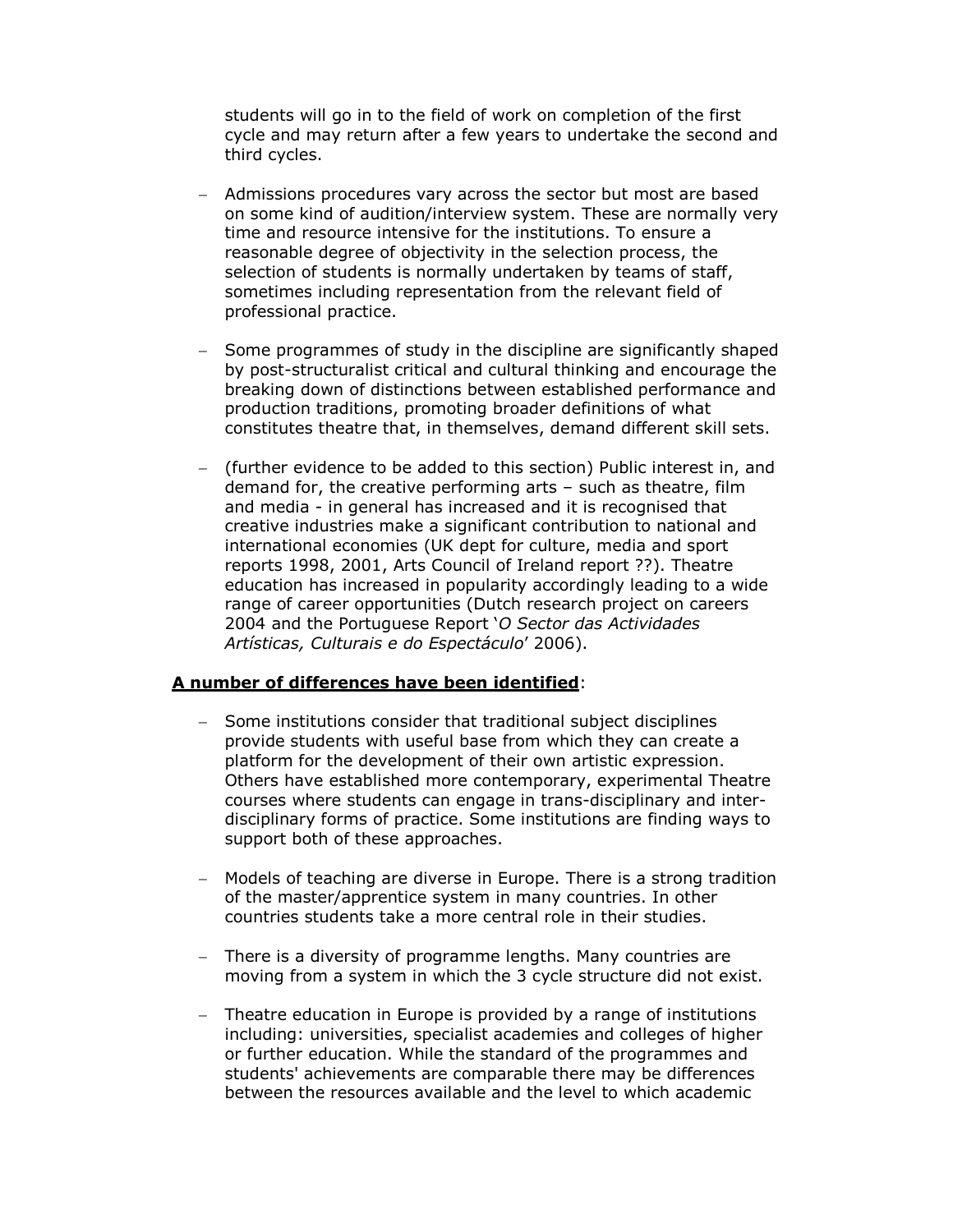staff are supported to undertake their own research and/or artistic practice.

− Different structures are employed by institutions in delivering the curriculum. Some are modularised or unitised where students can choose 'optional' components that involve them in studying on courses devised and delivered by academics in other fields. Other institutions have developed a specifically holistic approach where the different components of the curriculum are imbedded rather than explicit.

## 3.7 LEARNING, TEACHING AND ASSESSMENT

Theatre curricula and teaching and learning practices have developed in response to the wider cultural, ethnic and social context and associated changes in the nature of contemporary theatre practice. In order for students to be prepared for and engage in professional practice, innovations and curriculum development have been required. At the same time many educations have preserved and deepened longstanding traditions in theatre training, protecting and revitalising cultural heritage.

Students will usually be involved in a wide range of learning activities such as: independent artistic work, attending lectures and seminars, classes in technical skills, discussions on their own and others performances, collective processes, producing their own and others work and critical and self reflective writing about their own and others artistic work.

Students in theatre education institutions are, to an increasing extent, expected to take responsibility for their own learning and artistic development. Assessment methods that stimulate active learning are used with growing frequency.

#### Example 1

Self-managed projects:

These projects are initiated to give students a greater understanding of the entire production process leading to performance and to get a strong sense of responsibility for their own artistic statements. Early in their studies students are told to start working on their own performance that will be presented during the last year of their acting programme. With supervision they are expected to develop a personal performance of approximately one hour to be presented to a public audience. They are free to base their work on an already written text or write their own material. The result as well as the process is thereafter evaluated and documented.

#### Example 2

Public performances with peer production teams: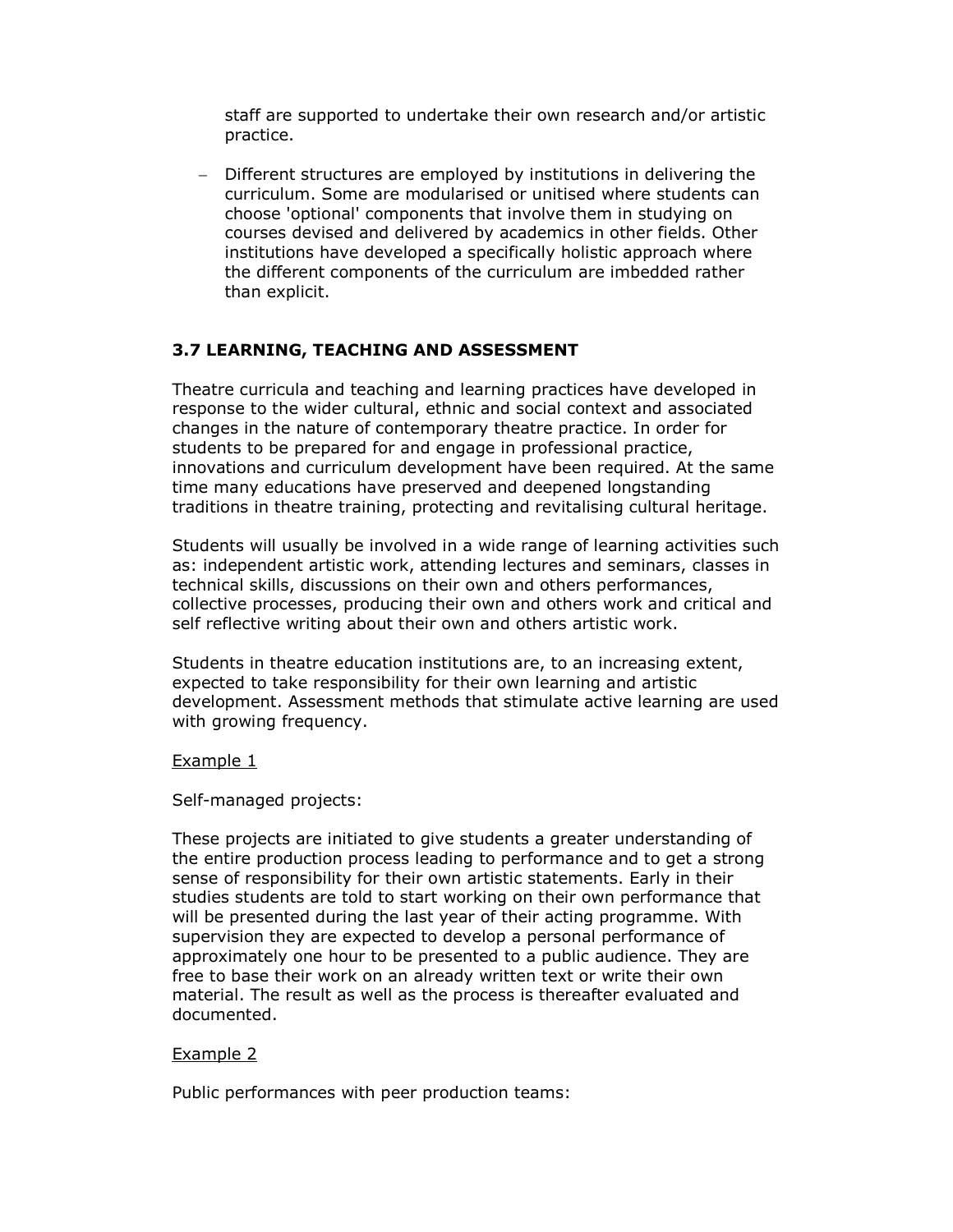Students from different areas of theatre; acting, directing, lighting, make up and mask, production, scenography, etc are grouped together to produce a joint performance from a given theme under the supervision of tutors. This allows students get to know and work with colleagues from the same generation, learning from each other and overcoming profession boundaries. Students are learning about and strengthening the understanding of their different skills and thereby deepening the respect for each others professional knowledge. This is also a way of developing a common aesthetical ground with future professional colleagues.

#### Example 3

#### Devising projects:

A group of students will form a performance ensemble to develop and produce a performance based upon a shared idea or a theme suggested by supervising staff or identified by the student group. They will build their performance through the application of a disciplined studio practice that utilises appropriate devising and rehearsal strategies, generative and critically reflective thinking, and which evidences a lively and questioning approach to the relationship between theory and practice. The group will be asked to produce extended 'programme notes' that critically relate the work shown to the original production intentions and students will individually 'map' their own progress through, and contribution to, the performance outcome by maintaining a production journal which will form the basis of their individual critique.

#### Example 4

Public performances with professional production teams: Students are taking part in productions with fully professional production staff brought in to the educational institutions. This way, students get to learn about professional standards, expectations, qualifications etc, giving them a chance to understand the demands for future employability. Students are also provided with a chance to start building a professional network, crucial for their future carer. By bringing the professionals in to the teaching institution environment, students' integrity and educational development is protected.

#### 3.8 QUALITY ASSURANCE AND ENHANCEMENT

- The practical and ephemeral nature of Theatre, that demands a wide range of tacit knowledge and is derived from an oral tradition, has made the ongoing transparency process difficult in the field. On the other hand, after overcoming initial obstacles, the formulation of written learning outcomes and quality criteria have, for the most part, become valued developments that have deepened awareness of learning & teaching processes.
- − In most Theatre Faculties and Departments, a mixture of part-time staff with ongoing artistic careers is mixed with full time teaching staff. This blending of contemporary artistic experience and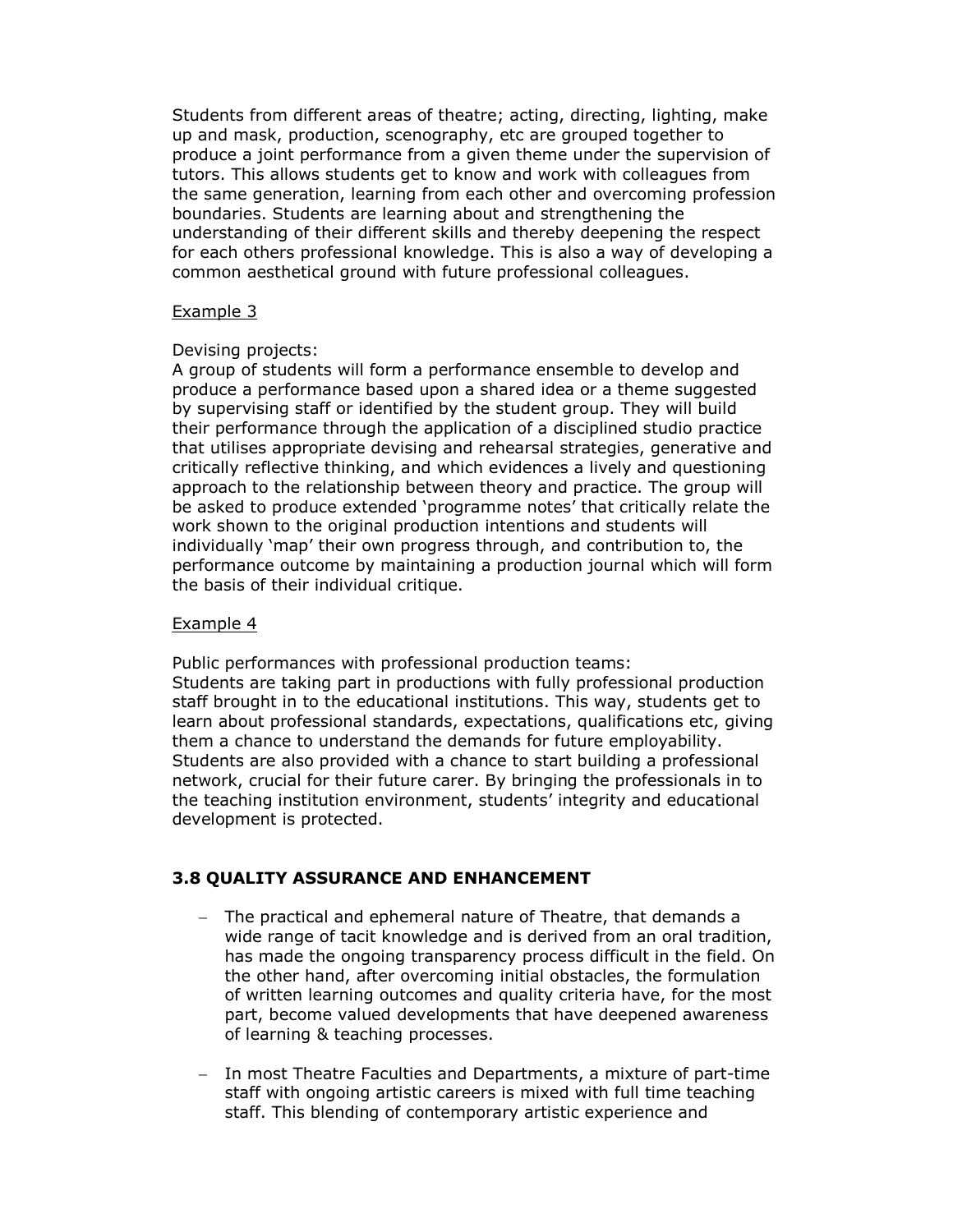educational teaching stability creates a foundation for a challenging and inspiring, yet stable and secure learning environment for students.

- − Teachers in Theatre institutions are in different ways encouraged to constantly develop their own educational as well as artistic skills and subject knowledge. This ongoing professional and personal development combined with the enthusiasm and currency of staff involvement is directly reflected in the quality, relevance and vitality of the learning and teaching experience available to students.
- − A wide range of monitoring procedures provided by the institution are fed into transparent systems where implications for improvement are discussed, such as student satisfaction questionnaires; student and external representatives, discussion and focus groups, staff views and reviews of student assessment.
- − Annual programme reviews that include students as well as the teaching team and non-judgmental peer observation may occur. In some countries (e.g. UK, Ireland, Scandinavia, France) external examiners at all degree levels are involved in this process.
- − In some countries periodic (4 6 yearly) regular monitoring by an internal panel with external experts from Higher Education or related professional agencies appointed by the faculty/department or institution are invited to scrutinise and to assess performance, quality maintenance and enhancement processes of programmes, faculties/departments and institutions. This process is usually based on the analysis of a self-critical report, accumulated results, annual reports and other appropriate documentation covering the period in retrospect together with plans for future development.
- Processes of quality enhancement vary considerably across Europe. A variety of quantitative and qualitative tools and a range of participants are required. Students are increasingly involved in quality assurance and improvement processes as part of their development as reflective professionals.
- − External evaluations by national and international quality assurance agencies are playing an increasingly important role. These processes are usually developed on a consultative basis and utilise a self-study/analysis process that provides a focus for faculty/departmental and personal reflection and improvement.
- − Many countries, as well as individual institutions, have devised various means of assuring the professional relevance of vocational programmes as recognised preparation for entry to the arena of professional practice. In some cases this is achieved through nationally recognised accreditation schemes which are jointly recognised by representatives of professional practice, in other cases individual institutions have systems whereby representatives